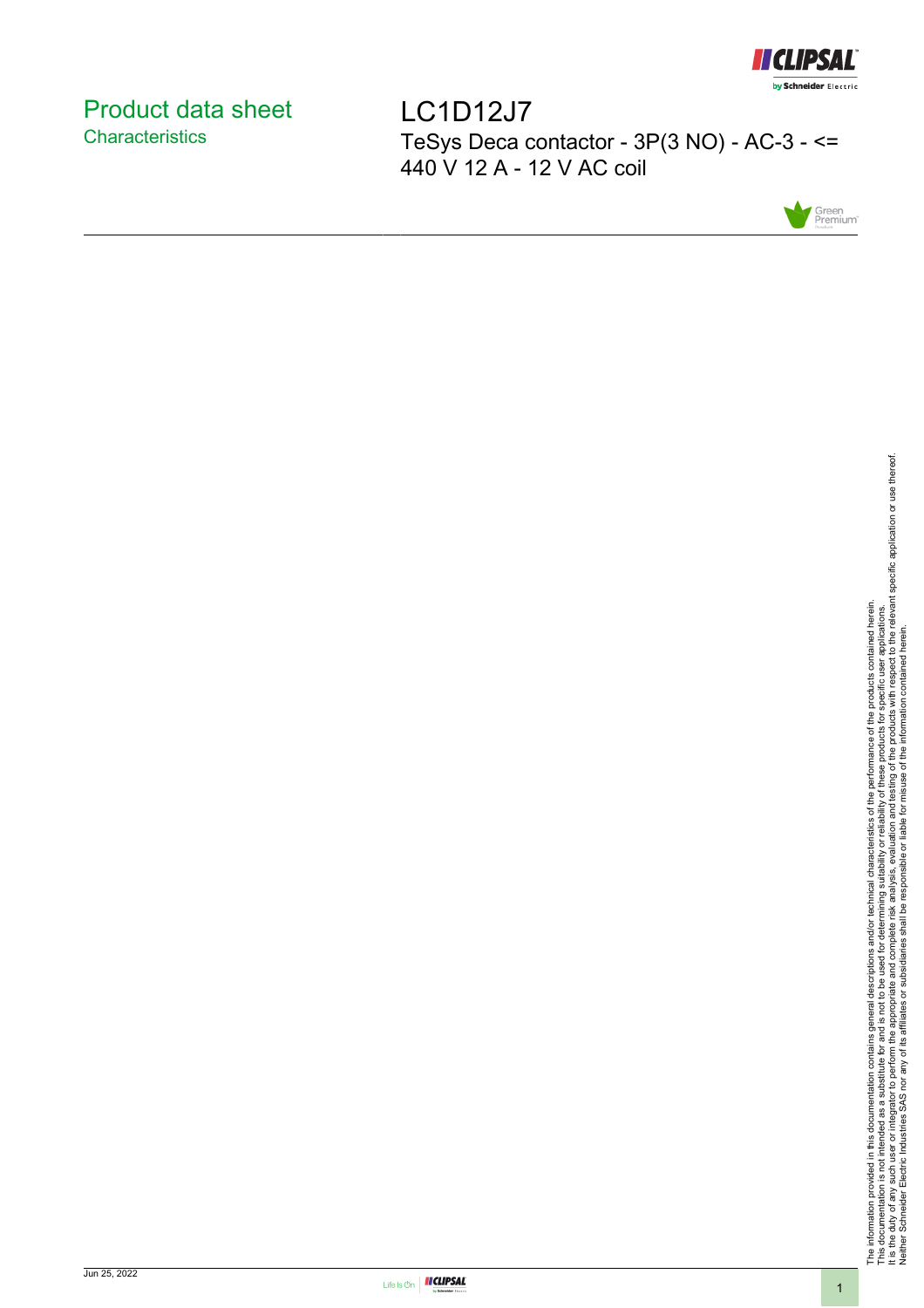

| Main                                           |                                                                                                                                                                                                                                                                                                                              |
|------------------------------------------------|------------------------------------------------------------------------------------------------------------------------------------------------------------------------------------------------------------------------------------------------------------------------------------------------------------------------------|
| Range                                          | TeSys                                                                                                                                                                                                                                                                                                                        |
| Product name                                   | TeSys D                                                                                                                                                                                                                                                                                                                      |
| Product or component<br>type                   | Contactor                                                                                                                                                                                                                                                                                                                    |
| Device short name                              | LC <sub>1</sub> D                                                                                                                                                                                                                                                                                                            |
| Contactor application                          | Resistive load<br>Motor control                                                                                                                                                                                                                                                                                              |
| Utilisation category                           | $AC-3$<br>$AC-4$<br>$AC-1$                                                                                                                                                                                                                                                                                                   |
| Poles description                              | 3P                                                                                                                                                                                                                                                                                                                           |
| Power pole contact<br>composition              | 3 NO                                                                                                                                                                                                                                                                                                                         |
| [Ue] rated operational<br>voltage              | Power circuit: <= 690 V AC 25400 Hz<br>Power circuit: <= 300 V DC                                                                                                                                                                                                                                                            |
| [le] rated operational<br>current              | 25 A (at <60 °C) at <= 440 V AC AC-1 for power<br>circuit<br>12 A (at <60 °C) at <= 440 V AC AC-3 for power<br>circuit                                                                                                                                                                                                       |
| Motor power kW                                 | 3 KW at 220230 V AC 50/60 Hz (AC-3)<br>5.5 KW at 380400 V AC 50/60 Hz (AC-3)<br>5.5 KW at 415440 V AC 50/60 Hz (AC-3)<br>7.5 KW at 500 V AC 50/60 Hz (AC-3)<br>7.5 KW at 660690 V AC 50/60 Hz (AC-3)<br>3.7 kW at 400 V AC 50/60 Hz (AC-4)                                                                                   |
| Motor power HP (UL /<br>CSA)                   | 0.5 Hp at 115 V AC 50/60 Hz for 1 phase motors<br>2 Hp at 230/240 V AC 50/60 Hz for 1 phase motors<br>3 Hp at 200/208 V AC 50/60 Hz for 3 phases motors<br>3 Hp at 230/240 V AC 50/60 Hz for 3 phases motors<br>7.5 Hp at 460/480 V AC 50/60 Hz for 3 phases<br>motors<br>10 hp at 575/600 V AC 50/60 Hz for 3 phases motors |
| Control circuit type                           | AC at 50/60 Hz                                                                                                                                                                                                                                                                                                               |
| [Uc] control circuit<br>voltage                | 12 V AC 50/60 Hz                                                                                                                                                                                                                                                                                                             |
| Auxiliary contact<br>composition               | 1 NO + 1 NC                                                                                                                                                                                                                                                                                                                  |
| [Uimp] rated impulse<br>withstand voltage      | 6 kV conforming to IEC 60947                                                                                                                                                                                                                                                                                                 |
| Overvoltage category                           | Ш                                                                                                                                                                                                                                                                                                                            |
| [Ith] conventional free<br>air thermal current | 25 A (at 60 °C) for power circuit<br>10 A (at 60 °C) for signalling circuit                                                                                                                                                                                                                                                  |
| Irms rated making<br>capacity                  | 250 A at 440 V for power circuit conforming to IEC<br>60947<br>140 A AC for signalling circuit conforming to IEC<br>60947-5-1<br>250 A DC for signalling circuit conforming to IEC<br>60947-5-1                                                                                                                              |
| Rated breaking capacity                        | 250 A at 440 V for power circuit conforming to IEC<br>60947                                                                                                                                                                                                                                                                  |
| [Icw] rated short-time<br>withstand current    | 105 A 40 °C - 10 s for power circuit<br>210 A 40 °C - 1 s for power circuit<br>30 A 40 °C - 10 min for power circuit<br>61 A 40 °C - 1 min for power circuit<br>100 A - 1 s for signalling circuit<br>120 A - 500 ms for signalling circuit<br>140 A - 100 ms for signalling circuit                                         |
| Associated fuse rating                         | 10 A gG for signalling circuit conforming to IEC<br>60947-5-1<br>40 A gG at <= 690 V coordination type 1 for power<br>circuit<br>25 A gG at <= 690 V coordination type 2 for power<br>circuit                                                                                                                                |
| Average impedance                              | 2.5 mOhm - Ith 25 A 50 Hz for power circuit                                                                                                                                                                                                                                                                                  |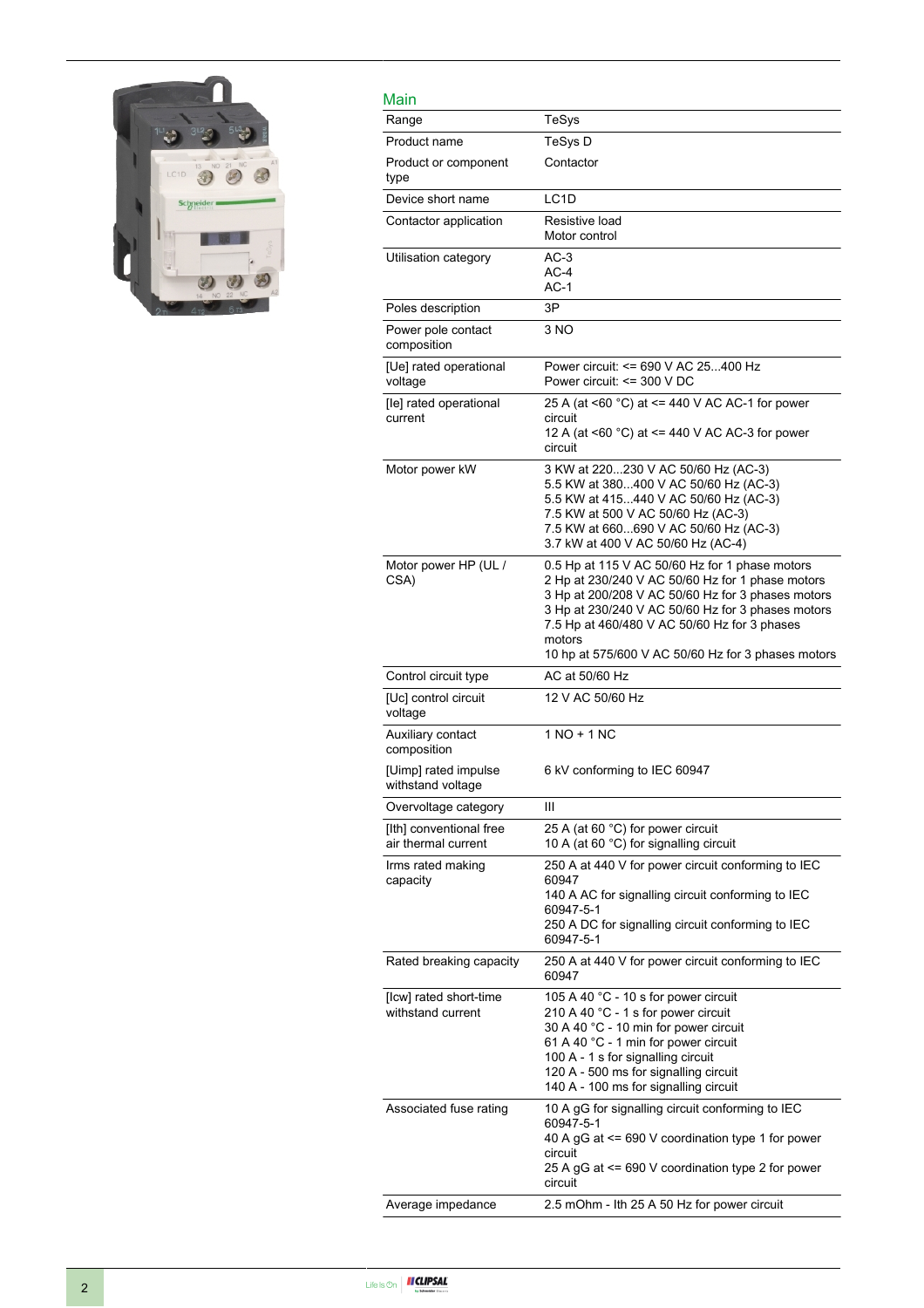| [Ui] rated insulation<br>voltage | Power circuit: 690 V conforming to IEC 60947-4-1<br>Power circuit: 600 V CSA certified<br>Power circuit: 600 V UL certified<br>Signalling circuit: 690 V conforming to IEC 60947-1<br>Signalling circuit: 600 V CSA certified<br>Signalling circuit: 600 V UL certified                                                                                                                                                                                                                                                                                                                                                                                                                                                                                                                                                                                                                                                                                                                                                                                                                                                                                                                                                                          |
|----------------------------------|--------------------------------------------------------------------------------------------------------------------------------------------------------------------------------------------------------------------------------------------------------------------------------------------------------------------------------------------------------------------------------------------------------------------------------------------------------------------------------------------------------------------------------------------------------------------------------------------------------------------------------------------------------------------------------------------------------------------------------------------------------------------------------------------------------------------------------------------------------------------------------------------------------------------------------------------------------------------------------------------------------------------------------------------------------------------------------------------------------------------------------------------------------------------------------------------------------------------------------------------------|
| Electrical durability            | 2 Mcycles 12 A AC-3 at Ue <= 440 V<br>0.8 Mcycles 25 A AC-1 at Ue <= 440 V                                                                                                                                                                                                                                                                                                                                                                                                                                                                                                                                                                                                                                                                                                                                                                                                                                                                                                                                                                                                                                                                                                                                                                       |
| Power dissipation per<br>pole    | 0.36 W AC-3<br>1.56 W AC-1                                                                                                                                                                                                                                                                                                                                                                                                                                                                                                                                                                                                                                                                                                                                                                                                                                                                                                                                                                                                                                                                                                                                                                                                                       |
| Front cover                      | With                                                                                                                                                                                                                                                                                                                                                                                                                                                                                                                                                                                                                                                                                                                                                                                                                                                                                                                                                                                                                                                                                                                                                                                                                                             |
| Mounting support                 | Rail<br>Plate                                                                                                                                                                                                                                                                                                                                                                                                                                                                                                                                                                                                                                                                                                                                                                                                                                                                                                                                                                                                                                                                                                                                                                                                                                    |
| Standards                        | CSA C22.2 No 14<br>EN 60947-4-1<br>EN 60947-5-1<br>IEC 60947-4-1<br>IEC 60947-5-1<br><b>UL 508</b>                                                                                                                                                                                                                                                                                                                                                                                                                                                                                                                                                                                                                                                                                                                                                                                                                                                                                                                                                                                                                                                                                                                                               |
| <b>Product certifications</b>    | BV<br>GOST<br>CCC<br>GL<br>LROS (Lloyds register of shipping)<br><b>DNV</b><br><b>CSA</b><br><b>RINA</b><br>UL                                                                                                                                                                                                                                                                                                                                                                                                                                                                                                                                                                                                                                                                                                                                                                                                                                                                                                                                                                                                                                                                                                                                   |
| Connections - terminals          | Power circuit: screw clamp terminals 1 cable(s) 1<br>4 mm <sup>2</sup> flexible without cable end<br>Power circuit: screw clamp terminals 2 cable(s) 1<br>4 mm <sup>2</sup> flexible without cable end<br>Power circuit: screw clamp terminals 1 cable(s) 1<br>4 mm <sup>2</sup> flexible with cable end<br>Power circuit: screw clamp terminals 2 cable(s) 1<br>2.5 mm <sup>2</sup> flexible with cable end<br>Power circuit: screw clamp terminals 1 cable(s) 1<br>4 mm <sup>2</sup> solid without cable end<br>Power circuit: screw clamp terminals 2 cable(s) 1<br>4 mm <sup>2</sup> solid without cable end<br>Control circuit: screw clamp terminals 1 cable(s) 1<br>4 mm <sup>2</sup> flexible without cable end<br>Control circuit: screw clamp terminals 2 cable(s) 1<br>4 mm <sup>2</sup> flexible without cable end<br>Control circuit: screw clamp terminals 1 cable(s) 1<br>4 mm <sup>2</sup> flexible with cable end<br>Control circuit: screw clamp terminals 2 cable(s) 1<br>2.5 mm <sup>2</sup> flexible with cable end<br>Control circuit: screw clamp terminals 1 cable(s) 1<br>4 mm <sup>2</sup> solid without cable end<br>Control circuit: screw clamp terminals 2 cable(s) 1<br>4 mm <sup>2</sup> solid without cable end |
| <b>Tightening torque</b>         | Power circuit: 1.7 N.m - on screw clamp terminals -<br>with screwdriver flat $\varnothing$ 6 mm<br>Power circuit: 1.7 N.m - on screw clamp terminals -<br>with screwdriver Philips No 2<br>Control circuit: 1.7 N.m - on screw clamp terminals -<br>with screwdriver flat $\varnothing$ 6 mm<br>Control circuit: 1.7 N.m - on screw clamp terminals -<br>with screwdriver Philips No 2                                                                                                                                                                                                                                                                                                                                                                                                                                                                                                                                                                                                                                                                                                                                                                                                                                                           |
| Operating time                   | 1222 ms closing<br>419 ms opening                                                                                                                                                                                                                                                                                                                                                                                                                                                                                                                                                                                                                                                                                                                                                                                                                                                                                                                                                                                                                                                                                                                                                                                                                |
| Safety reliability level         | B10d = 1369863 cycles contactor with nominal load<br>conforming to EN/ISO 13849-1<br>B10d = 20000000 cycles contactor with mechanical<br>load conforming to EN/ISO 13849-1                                                                                                                                                                                                                                                                                                                                                                                                                                                                                                                                                                                                                                                                                                                                                                                                                                                                                                                                                                                                                                                                       |
| Mechanical durability            | 15 Mcycles                                                                                                                                                                                                                                                                                                                                                                                                                                                                                                                                                                                                                                                                                                                                                                                                                                                                                                                                                                                                                                                                                                                                                                                                                                       |
| Maximum operating rate           | 3600 cyc/h 60 °C                                                                                                                                                                                                                                                                                                                                                                                                                                                                                                                                                                                                                                                                                                                                                                                                                                                                                                                                                                                                                                                                                                                                                                                                                                 |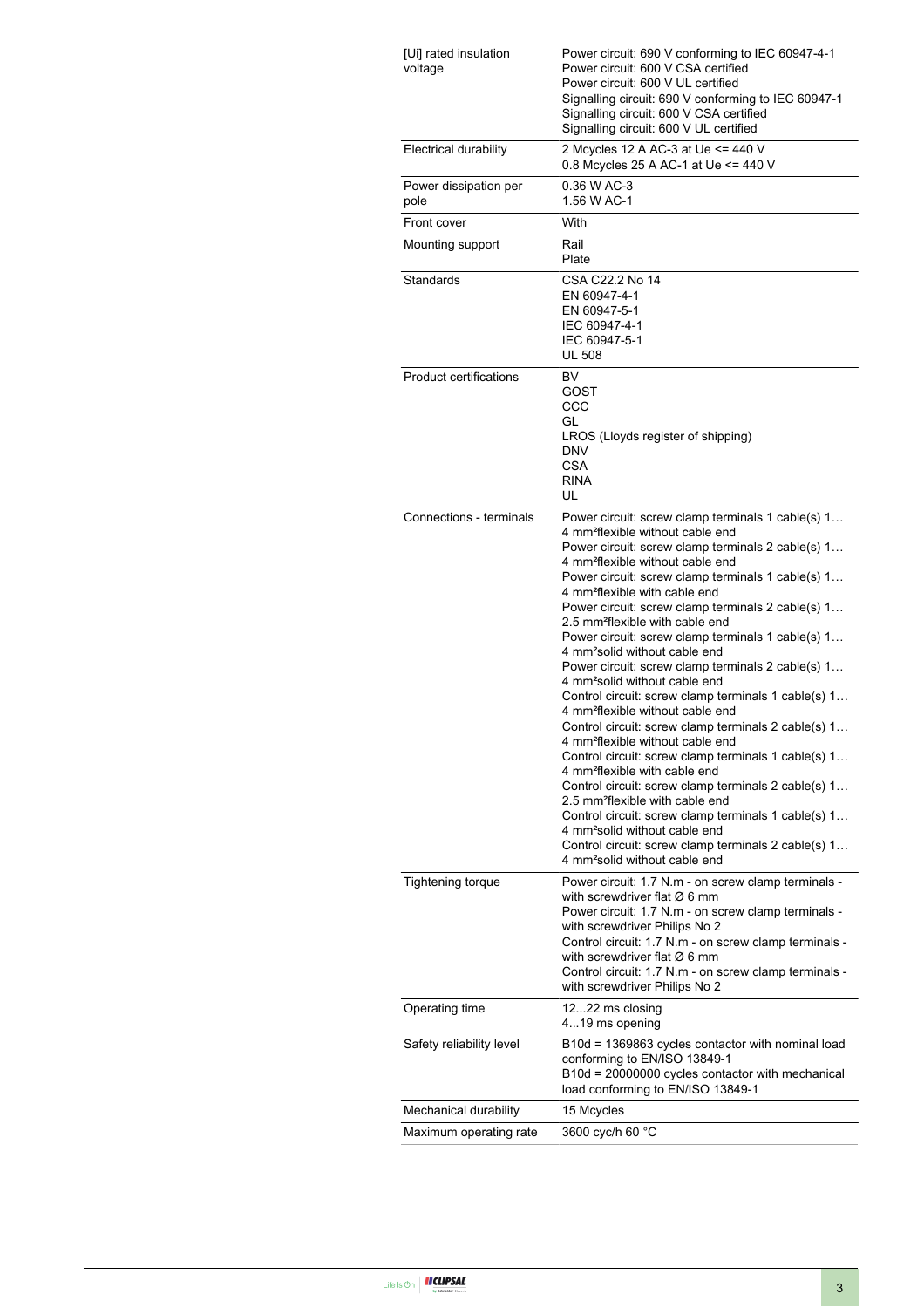## **Complementary**

| Coil technology                 | Without built-in suppressor module                                                                                                                                                    |
|---------------------------------|---------------------------------------------------------------------------------------------------------------------------------------------------------------------------------------|
| Control circuit voltage limits  | 0.30.6 Uc (-4070 °C): drop-out AC 50/60 Hz<br>0.81.1 Uc (-4060 °C): operational AC 50 Hz<br>0.851.1 Uc (-4060 °C): operational AC 60 Hz<br>11.1 Uc (6070 °C): operational AC 50/60 Hz |
| Inrush power in VA              | 70 VA 60 Hz cos phi 0.75 (at 20 °C)<br>70 VA 50 Hz cos phi 0.75 (at 20 °C)                                                                                                            |
| Hold-in power consumption in VA | 7.5 VA 60 Hz cos phi 0.3 (at 20 °C)<br>7 VA 50 Hz cos phi 0.3 (at 20 °C)                                                                                                              |
| Heat dissipation                | 23 W at 50/60 Hz                                                                                                                                                                      |
| Auxiliary contacts type         | Type mechanically linked 1 NO + 1 NC conforming to IEC 60947-5-1<br>Type mirror contact 1 NC conforming to IEC 60947-4-1                                                              |
| Signalling circuit frequency    | 25400 Hz                                                                                                                                                                              |
| Minimum switching current       | 5 mA for signalling circuit                                                                                                                                                           |
| Minimum switching voltage       | 17 V for signalling circuit                                                                                                                                                           |
| Non-overlap time                | 1.5 Ms on de-energisation between NC and NO contact<br>1.5 ms on energisation between NC and NO contact                                                                               |
| Insulation resistance           | > 10 MOhm for signalling circuit                                                                                                                                                      |

### Environment

| IP degree of protection               | IP20 front face conforming to IEC 60529                                                                                                                                      |
|---------------------------------------|------------------------------------------------------------------------------------------------------------------------------------------------------------------------------|
| Climatic withstand                    | Conforming to IACS E10<br>Conforming to IEC 60947-1 Annex Q category D                                                                                                       |
| Protective treatment                  | TH conforming to IEC 60068-2-30                                                                                                                                              |
| Pollution degree                      | 3                                                                                                                                                                            |
| Ambient air temperature for operation | $-4060 °C$<br>6070 °C with derating                                                                                                                                          |
| Ambient air temperature for storage   | $-6080 °C$                                                                                                                                                                   |
| Operating altitude                    | $03000$ m                                                                                                                                                                    |
| Fire resistance                       | 850 °C conforming to IEC 60695-2-1                                                                                                                                           |
| Mechanical robustness                 | Vibrations contactor open: 2 Gn, 5300 Hz<br>Vibrations contactor closed: 4 Gn, 5300 Hz<br>Shocks contactor open: 10 Gn for 11 ms<br>Shocks contactor closed: 15 Gn for 11 ms |
| Height                                | 77 mm                                                                                                                                                                        |
| Width                                 | 45 mm                                                                                                                                                                        |
| Depth                                 | 86 mm                                                                                                                                                                        |
| Net weight                            | 0.325 kg                                                                                                                                                                     |

## Packing Units

| Unit Type of Package 1       | <b>PCE</b>       |
|------------------------------|------------------|
| Number of Units in Package 1 |                  |
| Package 1 Weight             | 348.0 g          |
| Package 1 Height             | $5.5 \text{ cm}$ |
| Package 1 width              | 8.2 cm           |
| Package 1 Length             | $9.5 \text{ cm}$ |

## Offer Sustainability

| Sustainable offer status   | Green Premium product                  |  |
|----------------------------|----------------------------------------|--|
| REACh free of SVHC         | Yes                                    |  |
| <b>EU RoHS Directive</b>   | Compliant <b>E</b> EU RoHS Declaration |  |
| Toxic heavy metal free     | Yes                                    |  |
| Mercury free               | Yes                                    |  |
| RoHS exemption information | <b>E</b> Yes                           |  |
| China RoHS Regulation      | China RoHS Declaration                 |  |